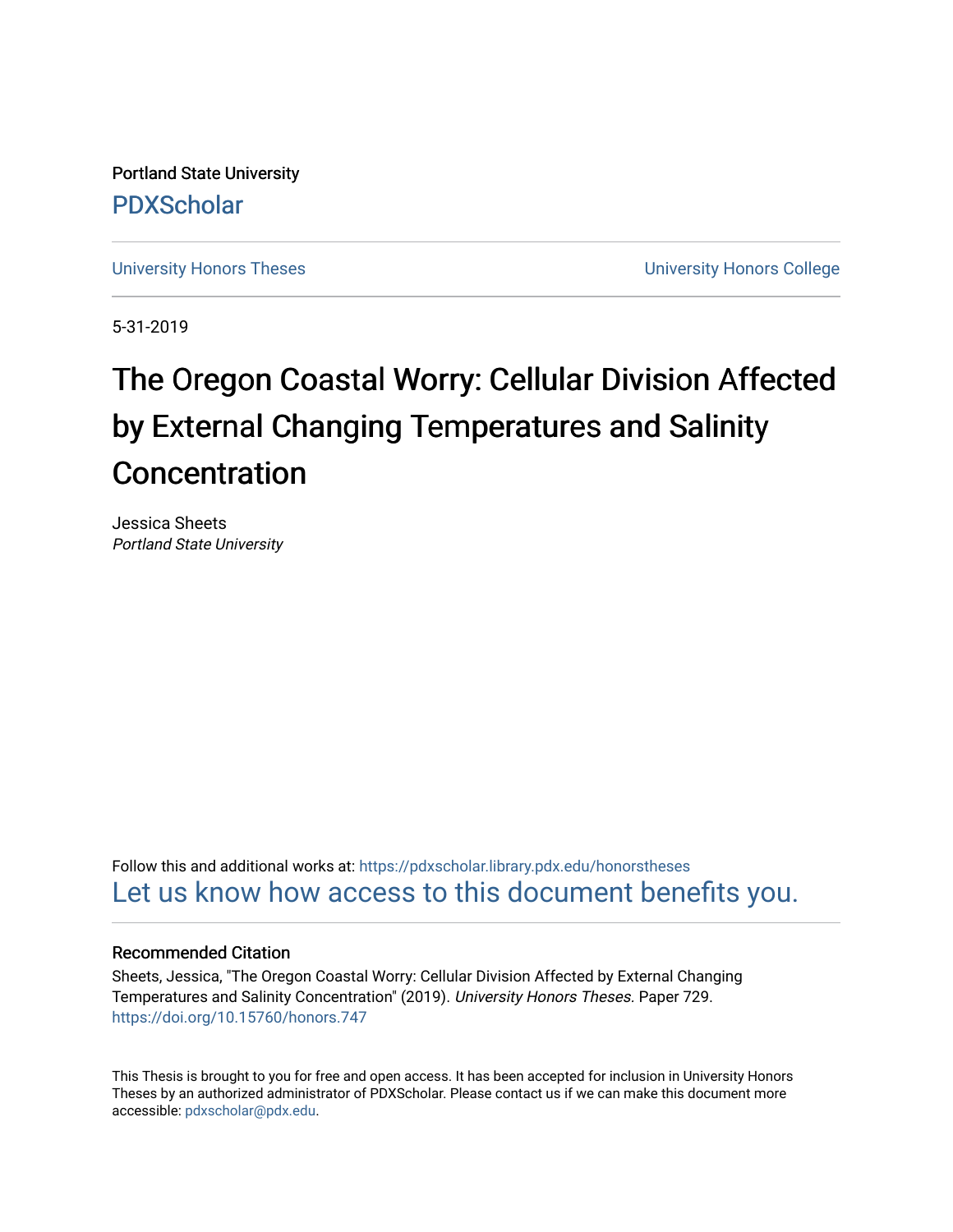### The Oregon Coastal Worry: Cellular Division Affected by External Changing Temperatures and Salinity Concentration

By

Jessica Sheets

An undergraduate honors thesis submitted in partial fulfillment of the

requirements for the degree of

Bachelor of Science

In

University Honors

And

Biology

Thesis Advisor:

Bradley Buckley

Portland State University

Spring 2019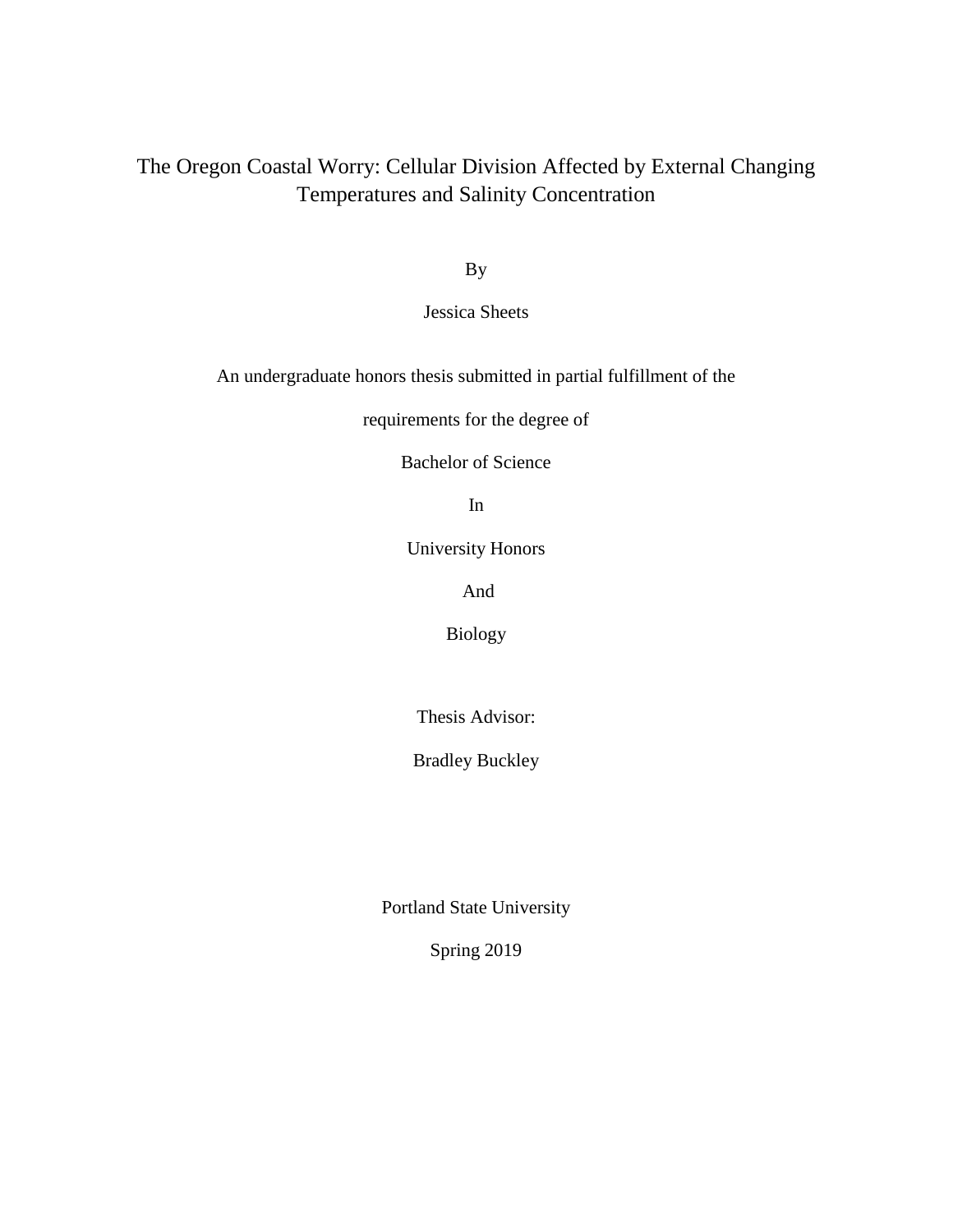## **THE OREGON COASTAL WORRY: CELLULAR DIVISION AFFECTED BY EXTERNAL CHANGING TEMPERATURES AND SALINITY CONCENTRATION**

#### **Jessica Sheets**

*Portland State University*

*14 June 2019*

#### **Abstract**

*Marine life is highly susceptible to stress and physiological impact through climate change, as this directly alters thermal temperatures and salinity concentrations of the ocean. The coastal species, Mytilus edulis, a mussel found variously in the northern hemisphere, was selected for cellular stress response testing. Through the investigation of temperature and salinity effects on Mytilus edulis using separation group exposure and flow cytometry analysis, it was found that salinity changes had significantly impacted the cellular division process. Individuals who received the environmentally controlled salinity concentration of 32ppt had abundant cells staged in the S phase of cellular division. Mussels exposed to salinity concentrations of 16ppt had reduced cells in the S phase, with the highest peak shifted to the left, indicative of increased cells in G0/G<sup>1</sup> phase. In comparing the groups exposed to 13˚C versus 21˚C, similar results were seen, with the higher temperature being the advantaged group. Future testing using several varying temperatures between ranges of 5˚C to 30˚C may provide more information on how ocean warming can directly impact cellular response of Mytilus edulis.* 

**Key Words:** Oregon coast, Blue Mussel, *Mytilus edulis L*., thermal regulation, cellular division, Ocean warming, climate change, Flow Cytometry, salinity

#### **INTRODUCTION**

As the world continues to warm and causing ice caps to melt, several species are put at risk of endangerment, and eventually extinction. It has been publicly debated for years whether our earth faces an environmental catastrophe known as global warming, where our earth's atmosphere increases in temperature due to greenhouse gas build up. The world's ocean surfaces have warmed 0.7◦C (33.26˚F) within the last 100 years (Gruber 2011). Although this change appears minuscule and insignificant, any measure of ocean warming can be detrimental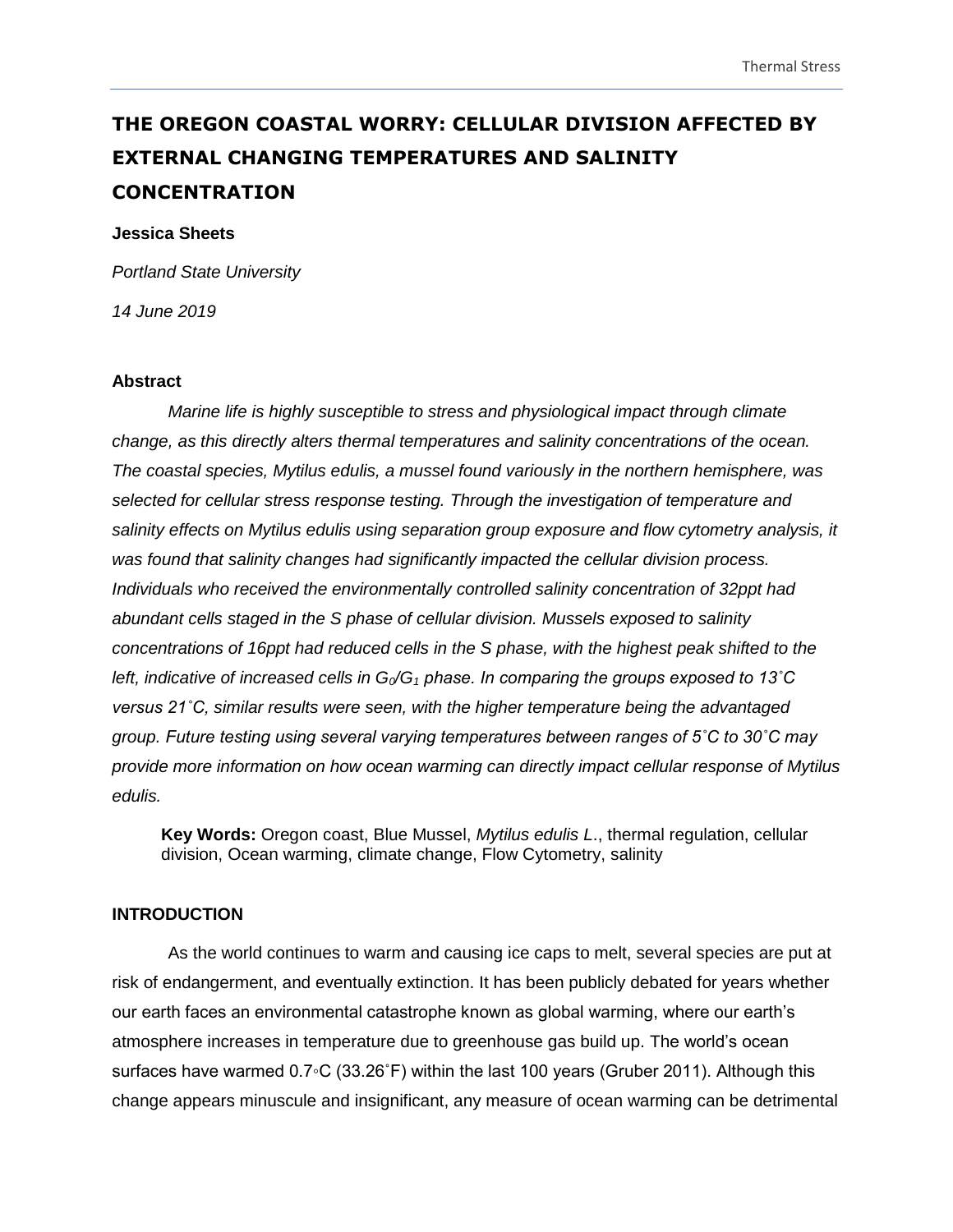to marine ecosystems, as most marine processes are temperature dependent (Gruber 2011). Organisms' bodies are constantly responding to their environments, which includes changes of temperature, pH levels, and salinity. For humans, precipitate drips down our faces on a hot day to cool the body on a cold day, our muscles readily contract and expand rapidly to warm the body. Both sweating and shivering are coordinated physiological responses that correlate to a natural animal phenomenon known as homeostasis. Homeostasis is the ability for organisms to maintain internal equilibrium relative to external factors that may affect internal conditions. Within humans, homeostasis is regulated by a region of the brain called the hypothalamus (Hill 2008). The hypothalamus is like a thermostat when our homes get cold; it receives information from the sensor when the environment temperature has changed and sends a message to the rest of the body on how to response to said changes to maintain internal equilibrium.

The hypothalamus can be found in most mammal brains, however, mussels and hundreds of other marine species lack this adaptation. Instead, much of sea creatures are ectotherms poikilotherms: animals whose temperature changes depending on the environmental temperature (Shmoop Editorial Team 2008). Therefore, in the case of mussels, their internal body temperature is greatly dependent on water temperature. Mobile marine species such as fish will often alter their behavior in response to temperature changes, such as diving deeper into water when the water becomes too warm up top. However, mussels are limited to a few behavioral modifications in order to adjust to changing environmental temperatures, seeing that they are unable to mobility displace themselves. Each species has an optimal temperature preference and temperatures outside of that scope can have a profound influence on oxygen consumption (Axelsson). Temperature is considered the "ecological master factor" and affects the entire life cycle of marine species (Brent, 1970).

Since mussels are so impacted by water temperature, water temperature variations can cause mussels to go into stress. Naturally, a "cell's initial response to a stressful stimulus is geared towards helping the cell to defend against and recover from the insult. However, if the noxious stimulus is unresolved, then cells activate death signaling pathways" (Fulda, 2010). When an organism is under stress, their cells will not readily replicate, and instead, go into apotosis. For cells to make an identical copy of themselves, they must go through four important steps:  $G_1$  phase (checkpoint and cell grows), S phase (DNA is replicated),  $G_2$  phase (checkpoint and cell grows more), and mitosis (cell division). Cells experiencing stress are likely to get stuck in either the G checkpoints (especially  $G_1$ ), since the cell will not split if the environment isn't well suited for survival. With inhibited cell replication, the organism would eventually die, since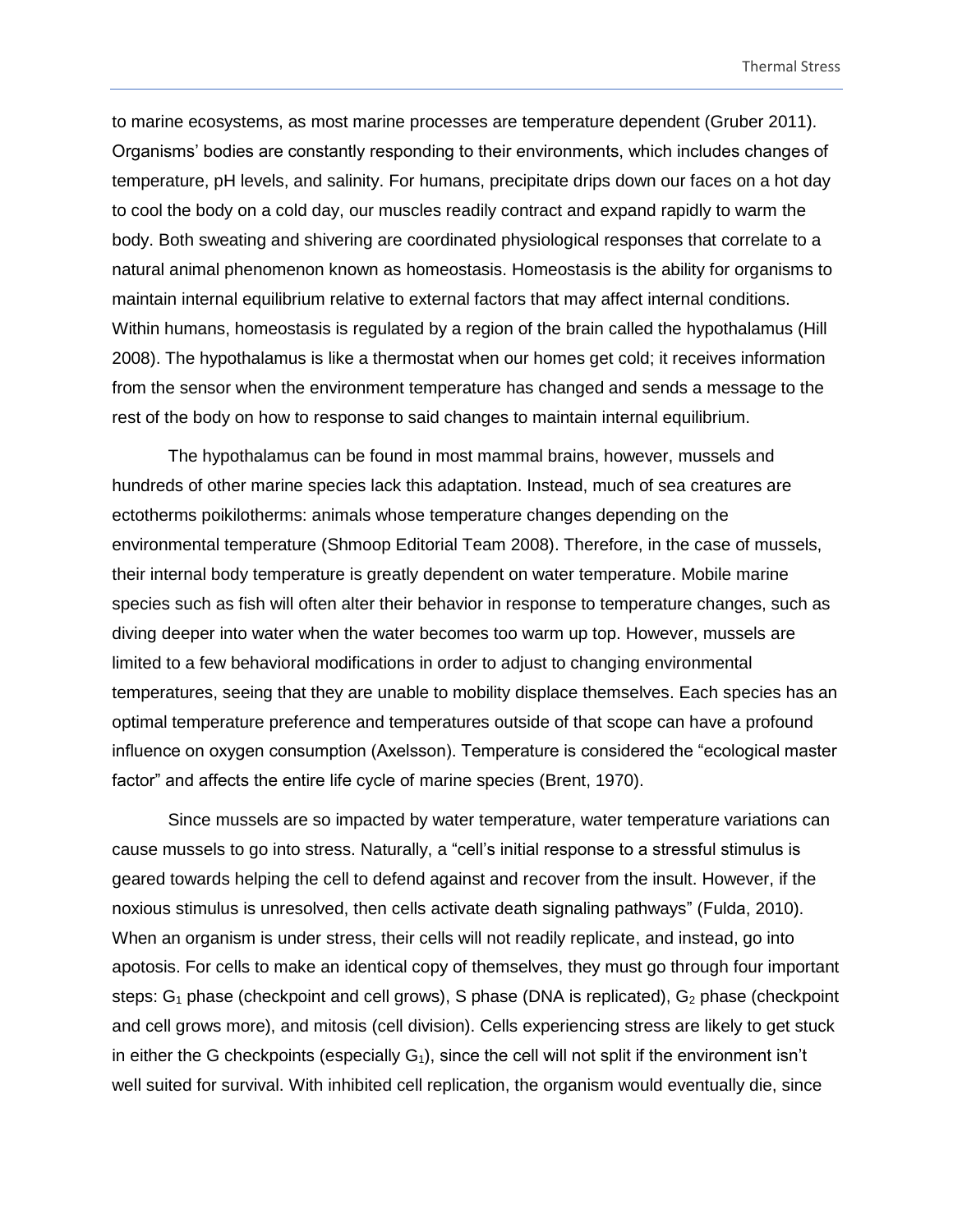hundreds of cells need to be replaced daily, whether to replace damaged cells or help an organism grow (Dr. Biology, 2014).

Marine species play a vital role in maintaining life. They are a main food supply for hundreds of species and are predators for insects, plants, and smaller marine species. Without mussels, several ecosystems would collapse since many predators would lack a primary source of food. This would deeply impact humans too, since 16% of our consumed protein comes from seafood (Tidwell, 2001). With ocean warming on the rise, it is necessary to identify temperatures that set fish into physiological stress. This leads me to the question of focus on for the thesis project: **Which oceanic temperatures trigger Oregon blue mussels' stress response, thereby preventing cellular division and species growth? Can alteration of salinity concentration increase this impact?**

#### **Mytilus edulis:**

Mytilus edulis, or better known as the blue mussel, is a shellfish that resides along the coastal areas (usually 5 to 10 meters of depth) of prominently North America, Europe, and Asia. Once in the adult stage, they will permanently attach themselves to a rocky shore bed where they will continue to live out their life, despite environmental conditions (Zagata 2008). This mollusk are eurythermal and ectothermic species, meaning their core body temperature is strictly dependent on their environment and behavioral adaptations (no internal homeostasis regulation mechanism) but have a wide range of temperature tolerance. They are considered quite "hardy," seeing that they are capable of withstanding large changes to their environment. This includes daily fluctuations of temperature (well adapted to changing water temperatures of 5˚C to 20˚C with a maximal temperature of 29˚C before sustainability deterioration) and salinity (minimal salinity concentration needed for population survival is 15% saltwater) (Zagata 2008).

Although direct evidence indicates the blue mussels' have a natural ability to acclimate for changing environmental conditions, this does not deter from stress that their bodies/cells likely undergo constantly. All animals have a range of thermal and salinity tolerance, whether it be a narrow or wide one, but within that range, there exist the most optimal conditions that cause little to no stress on the organism. Perhaps Mytilus edulis can survive within a range of 5˚C to 20˚C, but their cells can show signs of slowed replication, indicating that the temperature is not an ideal one for continued sustainability.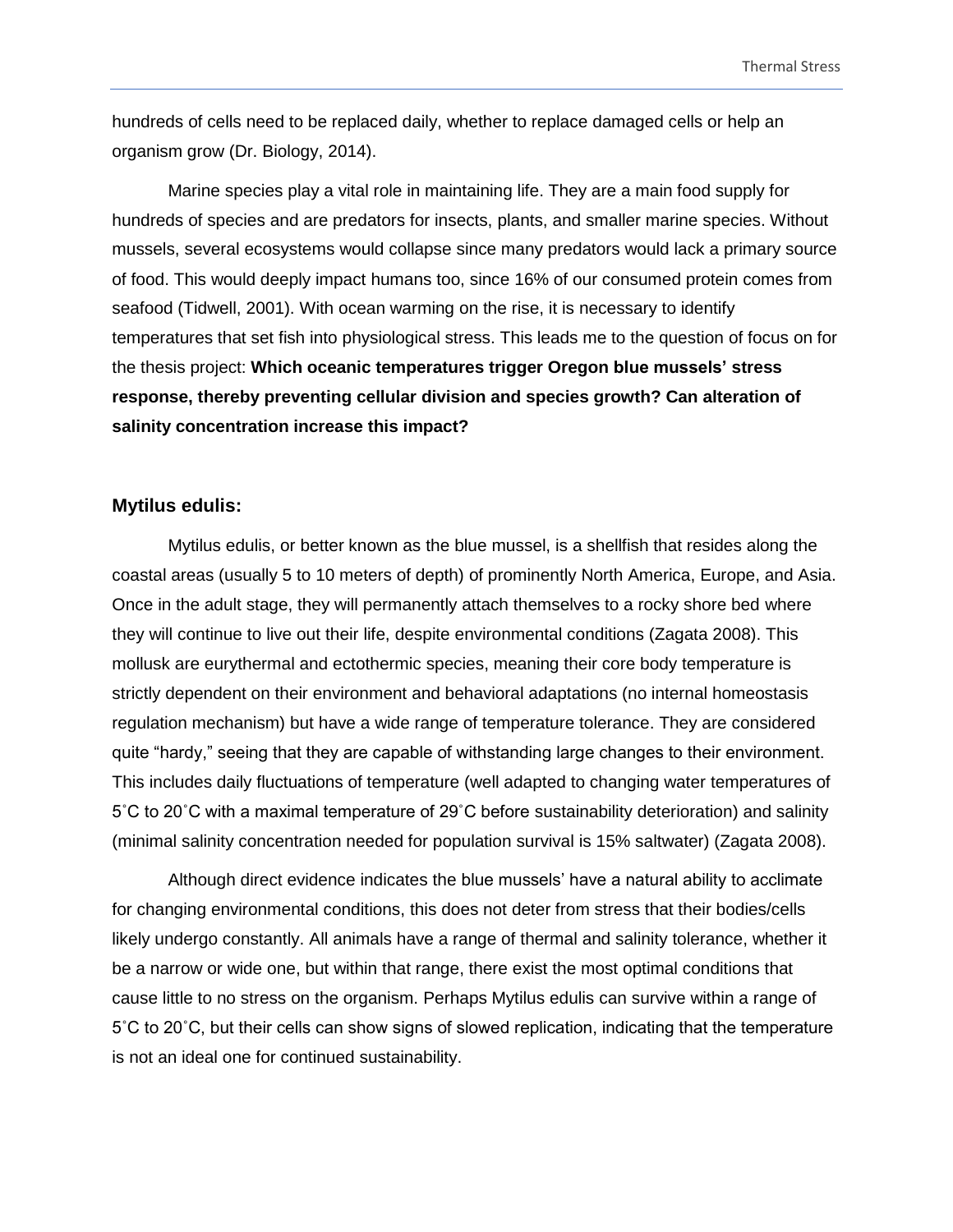#### **METHODOLOGY**

Oregon marine species were chosen to conduct the research since I currently reside here, which allows for easier species gathering. I have selected the Oregon Blue mussel, *Mytilus edulis L*., to conduct my research on, since this coastal species of mussel undergo constant thermal and salinity changes due to daily tide differences. To determine what temperatures causes *Mytilus edulis L* to go into stress, A process called flow cytometry will be used.

The blue mussels were obtained from Portland Fish Market, where they had been stored on ice. Storing mussels on ice puts them into a chilled, hibernation like state, without causing any harm. All mussels were checked for life after received and placed into prepared lab tanks. The mussels were arranged into 4 groups, with 10-12 individuals in each, exposed to varying water temperatures and salinity concentrations as follows:

| Tank | Condition                         | Temperature    | Salinity |
|------|-----------------------------------|----------------|----------|
|      | Control                           | 13 °C          | 32ppt    |
| 2    | Temperature Variance              | 21 °C          | 32ppt    |
| 3    | <b>Salinity Variance</b>          | 13 °C          | 16ppt    |
|      | Temperature and Salinity Variance | $21 \degree C$ | 16ppt    |

Table 1: *Mytilus edulis* experimental groups.

Temperature 13˚C represents the average oceanic temperature, so it was selected for as an acting baseline or control in comparing the other groups. Temperature 21˚C was selected as another temperature used for observation, not only because it mimics standard "room temperature," but because it also sits just outside the upper threshold for 'ideal" oceanic temperature range. Mussels were incubated for 1 hour, as indicated by Rachel Palmer's research, an hour is an enough time to indicate whether the environment causes the cells to go into stress. After the subjection period ended, five individuals were randomly selected from each group and were humanly euthanized. Cell samples were collected from the gills (ideal since gills have direct exposure to the water environment) of each mussel, stirred through a mesh top, and stored in sample tubes filled with ethanol for a few days. Following, the samples were centrifuged at 1600rmp and excess ethanol was removed from the sample pellets. Next,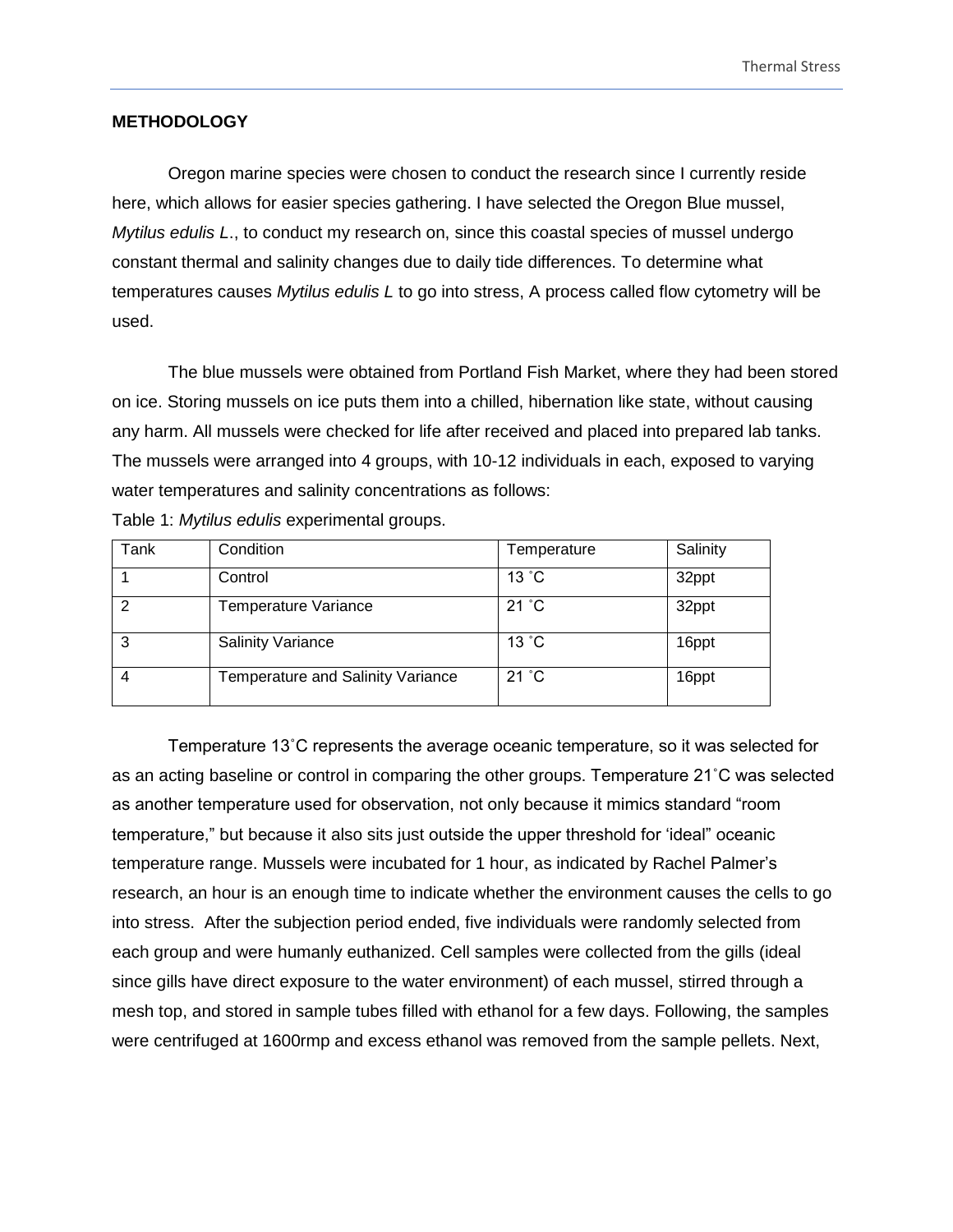PI Stain<sup>1</sup> was added to each sample in the dark to enable fluorescent labeling.<sup>2</sup> Each pellet was agitated, vortexed, and transferred to 12x75mm test tubes through a mesh top.<sup>3</sup> Mesh tops were securely replaced with standard tube tops and placed on ice for transportation to the flow cytometer.

#### **Flow Cytometry:**

 $\overline{a}$ 

A flow cytometer measures and quantifies the amount of DNA within each cell and informs us how many cells have two copies of all their DNA versus a single copy. Cells that have two copies have completed the S phase of the cell cycle and are planning to undergo mitosis for cell replication. Before placing cell samples in the flow cytometer, a back flush was performed on the machine to prevent contamination of any samples and all sample wells were labeled electronically. 1mL of deionized water was run through the machine first<sup>4</sup> followed by all 20 samples. All samples were run at a fluidics medium speed, ungated, with a 10,000-cell count. Peak graphs were generated with an independent variable of FL2A (A being area which measures total fluorescence intensity) and cell count as the measured dependent variable. After data was gathered, with graphs generated, a line of reference was inserted along 10<sup>4</sup> for all graphs for final interpretation.

<sup>&</sup>lt;sup>1</sup> PI solution is made up of 100uL Propidium Iodine stock solution, 900uL of PBS, and 10uL of RNase

<sup>&</sup>lt;sup>2</sup> Propidium Iodine is light sensitive and must be handled in dark conditions only

<sup>&</sup>lt;sup>3</sup> Pipette used to transition cells through mesh top to thoroughly separate individual cells of the sample

<sup>&</sup>lt;sup>4</sup> The DI water acts as a control tester in addition to flushing out the system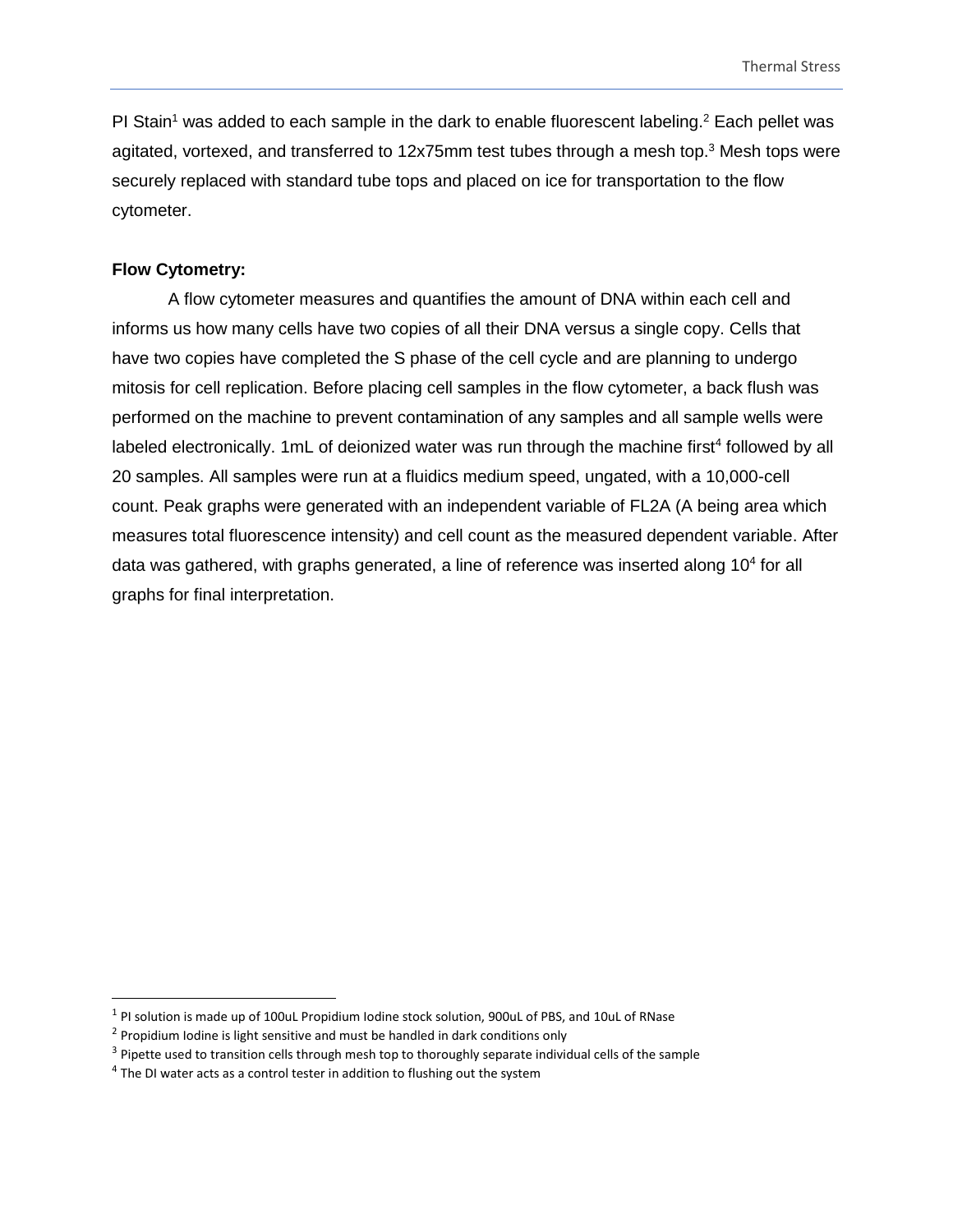

Figure 1: Quantitative Flow Cytometer

graph for cellular division, more explanation in graph analysis section.

**35% 15% 5% 45%** S G2 Mitosis G1

**CELLULAR DIVISION CYCLE**



#### **Graph Analysis:**

As the cells pass through the laser beam of the flow cytometer, fluorescence of the cells will generate a voltage pulse signal that correlates with a specific FL2A. This is done by a fluorescence detector called the photomultiplier tube (University of Missouri 2019). The first prominent peak on the graph typically corresponds with cells within the  $G_0/G_1$  phase. At this phase, the cells would have less florescence since they have less DNA in comparison to those within or pass the S phase.<sup>5</sup> The second prominent peak represents cells within  $G_2$  or mitosis. Fluorescence is higher for these cells since all these cells possess minimally twice the amount of DNA as seen in  $G_0/G_1$  cells. The more horizontal, transitional part of the graph quantifies the S phase. Unlike the other phases of the cell cycle, the cells undergoing DNA replication can vary heavily in fluorescence. Since the S phase is a process of DNA replication, cells don't simply have 1 or 2 copies of their DNA. Instead, they sit in a range between 1 to 2 full copies (some of the DNA is replicated half the DNA is replicated, most of the DNA is replicated, etc.

#### **RESULTS AND DISSCUSION**

 $\overline{a}$ 

<sup>&</sup>lt;sup>5</sup> Increased DNA causes increased absorption of the dye, resulting in increased fluorescence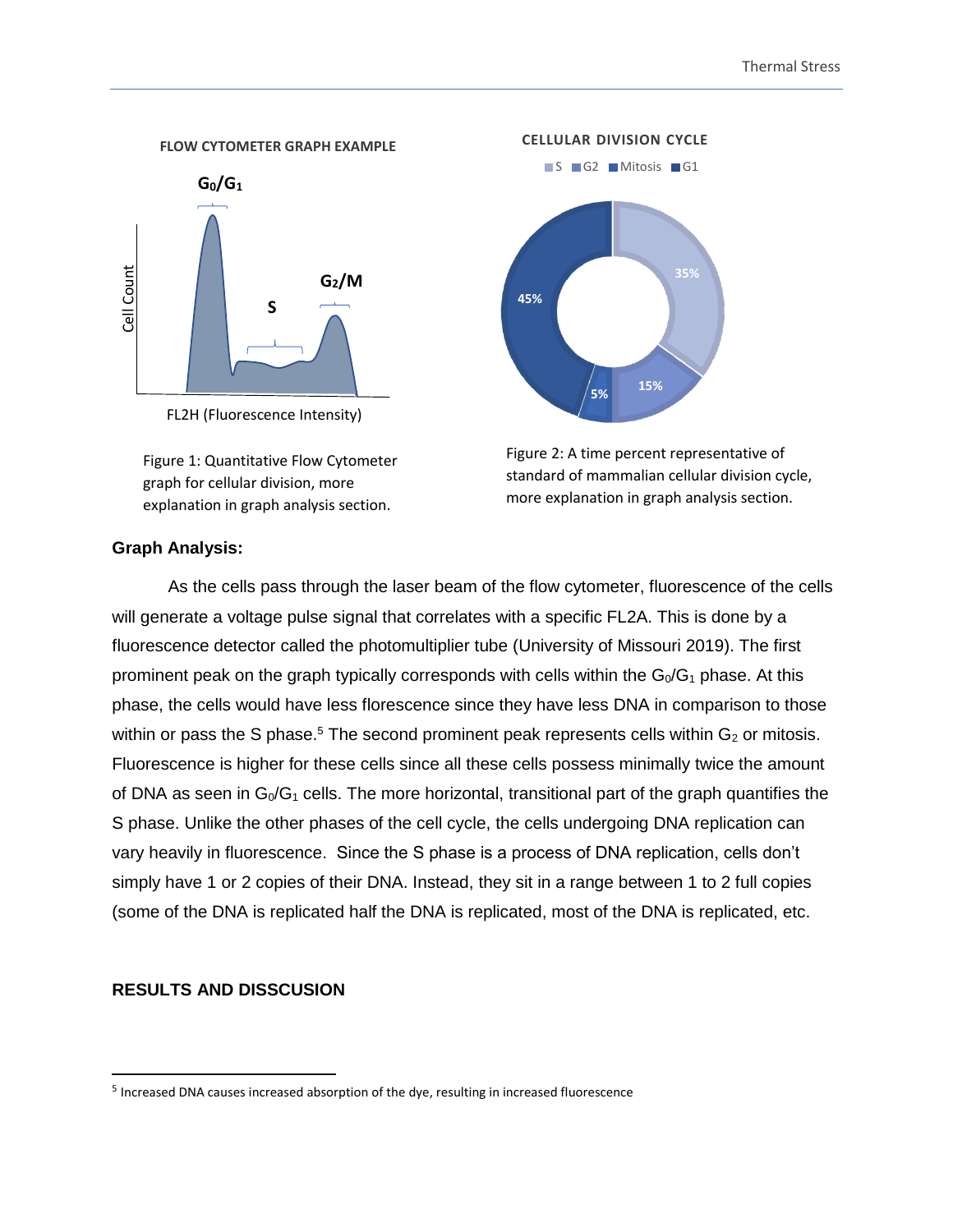The following graphs are of the flow cytometer graph analysis of four groups with FL2-A (Area) versus 10,000 cell count comparison. Data was left ungated due to prominent trend of single peak results.<sup>6</sup> Graphs also contain title labeling as follows:  $SC = 32$ ppt salinity and 13°C (control); SH = 32ppt salinity and 21°C; FC = 16ppt salinity and 13°C; FH = 16ppt salinity and 21˚C. All graphs had one prominent peak, typically lined along, or closely, with the reference line. More peak shifts to the left, indicative of more cells settled in  $G_0/G_1$  versus transitioning into the S phase, can be noted mainly for the *Mytilus edulis* groups incubated in 16ppt saltwater versus 32ppt groups, with a 6:3 ratio (FC1, FC2, FC4, FC5, FH3, FH5:SC1, SC2, SC5) of shifted peaks, respectively. A 6:2 ( SC1, SC2, SC5, FC1, FC2, FC4, FC5: FH3, FH5) ratio is seen in comparing the 13˚C versus 21˚C groups, respectively, indicative of decreased stress for individuals exposed to the warmer temperatures (which may be related to coastal nature of the species.) SH5 is the only individual whose peak was significantly shifted to the right. All groups had a relatively small right trail, representing the S phase, with slight  $G_2/M$  peaks for FC1 (between  $10^5$  and  $10^6$ ) and FH5 (between  $10^4$  and  $10^5$ ), most likely due to increased hardiness of the individuals to withstand their environment (better adapted to change.)

It is not understood why the individuals lacked a strong G<sub>2</sub>/M peak. Lacking the second peak strongly indicates the mussels are under physiological stress. Even the control, that mocks standard oceanic conditions, showed this same trend. No direct conclusion can be made about the results, but perhaps this was either due to physical stress the mussels were previously under before collected or lab incubation error that sent them into stress despite standard environmental water conditions given to the control group, and slightly altered conditions for the test group. Some notable setbacks that occurred during this research may underline some of the unforeseen experimental results. The first and second set of mussels collected for experimentation had all undergone mass death by unknown reasons. Mussels, including Mytilus edulis, is considered a hardy species capable of withstanding a wide range of temperature and salinity concentration. Therefore, it came to quite a surprised that the first two sets of mussels, scheduled to be originally acclimated for a week to the conditions used in this experiment, all died. Further investigation of the mussels' origin and previous environmental conditions may reveal some explanations.

 $\overline{a}$ 

 $6$  Gating results useful for peak comparisons among the same graph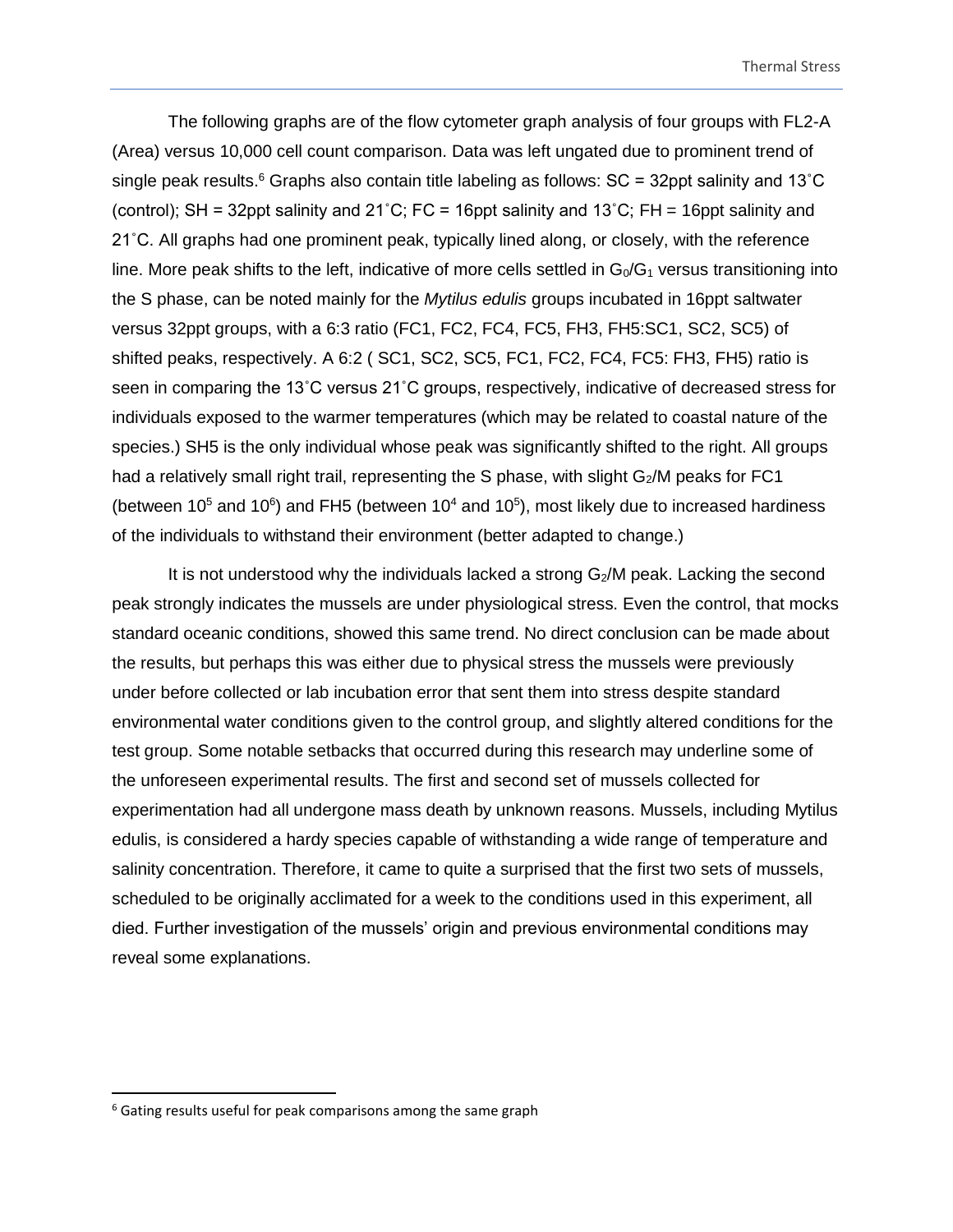

**Figure 3**: Flow cytometer graph analysis of four groups with FL2-A (Area) versus 10,000 cell count comparison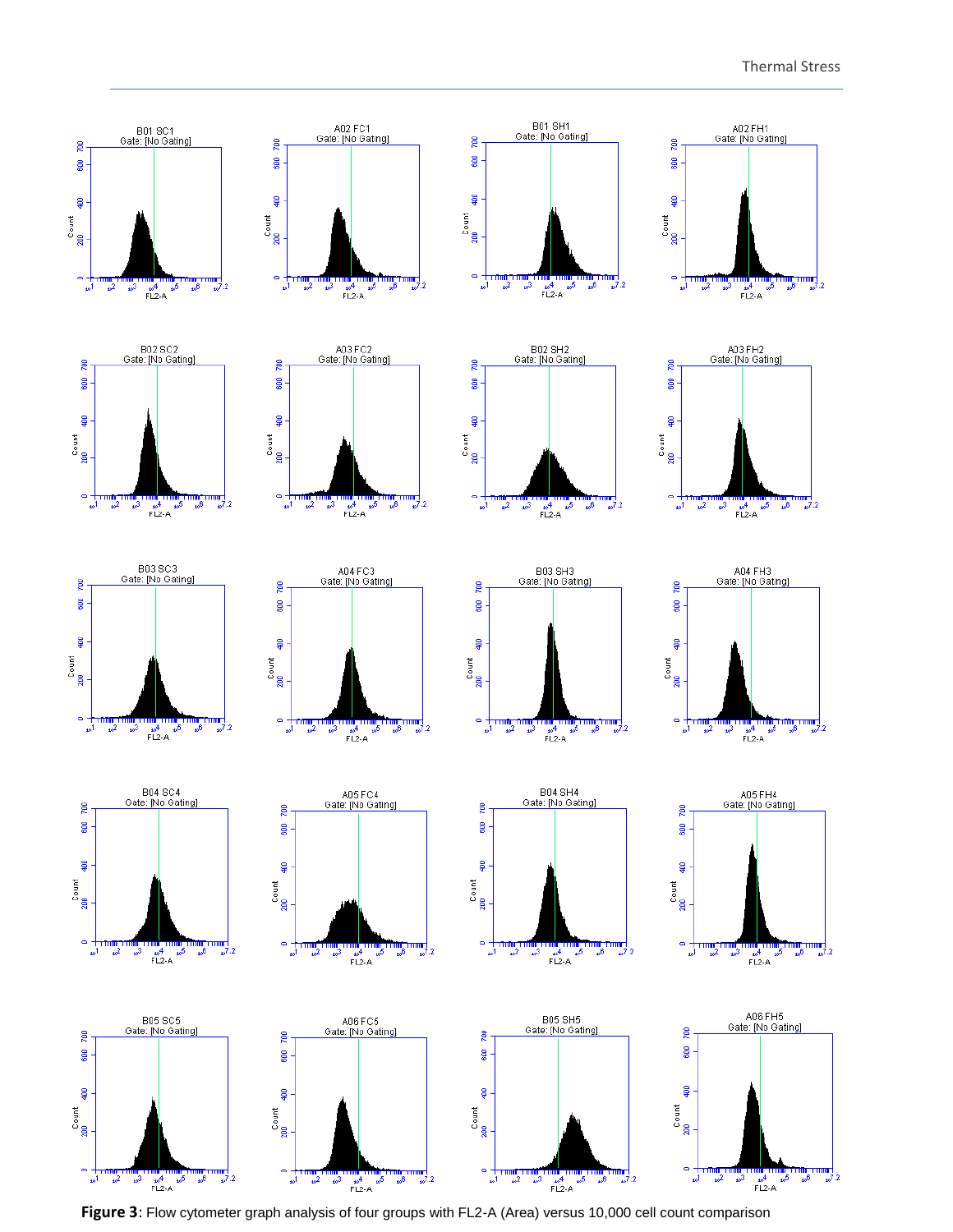#### **CONCLUSION**

In comparing the data among all four groups, it was found that salinity changes had significantly impacted the cellular division process. Individuals who received the environmentally controlled salinity concentration of 32ppt had a shifted cell abundance staged in the S phase of cellular division. Mussels exposed to salinity concentrations of 16ppt had reduced cells in the S phase, with the highest peak shifted to the left, indicative of increased cells in G0/G1 phase. In comparing the groups exposed to 13˚C versus 21˚C, similar results were seen. Significance of shifted peaks cannot be made at this time, unfortunately, without statistical analysis. Further research on *Mytilus edulis* using wider temperature and salinity concentration variances may further expose these key environmental component impacts on cellular stress. In addition, more research on the mussels before any exposure conducted may reveal causes of expected data shifting.

#### **ACKNOWLEDGEMENTS**

I greatly appreciate the help I received from Professor Bradley Buckley for providing his time, lab equipment, and intellectual knowledge to ensure the completeness of this project. I also extend thanks to Janieve Schnabel and David Sauve for their helpful assistance in conducting the mechanical research and Professor Olyssa Starry for writing guidance into creating the final paper and presentation prep.

#### **REFERENCES**

- Buckley, Bradley A., and George N. Somero. "CDNA Microarray Analysis Reveals the Capacity of the Cold-Adapted Antarctic Fish *Trematomus Bernacchii* to Alter Gene Expression in Response to Heat Stress." *Polar Biology*, 7 Nov. 2008. 32: 403– 415., doi:10.1007/s00300-008-0533-x.
- Fulda, Simone, Adrienne M. Gorman, Osamu Hori, and Afshin Samali, "Cellular Stress Responses: Cell Survival and Cell Death," *International Journal of Cell Biology*, vol. 2010, Article ID 214074, 23 pages, 2010.
- Gruber, Nicholas. "Warming up, turning sour, losing breath: ocean biogeochemistry under global change." *Phil. Trans. R. Soc. A* (2011) 369, 1980–1996., doi:10.1098/rsta.2011.0003.
- Logan, Cheryl A., and Bradley A. Buckley. "Transcriptomic Responses to Environmental Temperature in Eurythermal and Stenothermal Fishes." *The Company of Biologists*, 2015. 218: 1915–1924., doi:10.1242/jeb.114397.
- Palmer, Rachel. "The Interactive Effect of Temperature and Salinity in the Nile Tilapia (*Oreochromis niloticus*)." *Portland State University*, 2018.